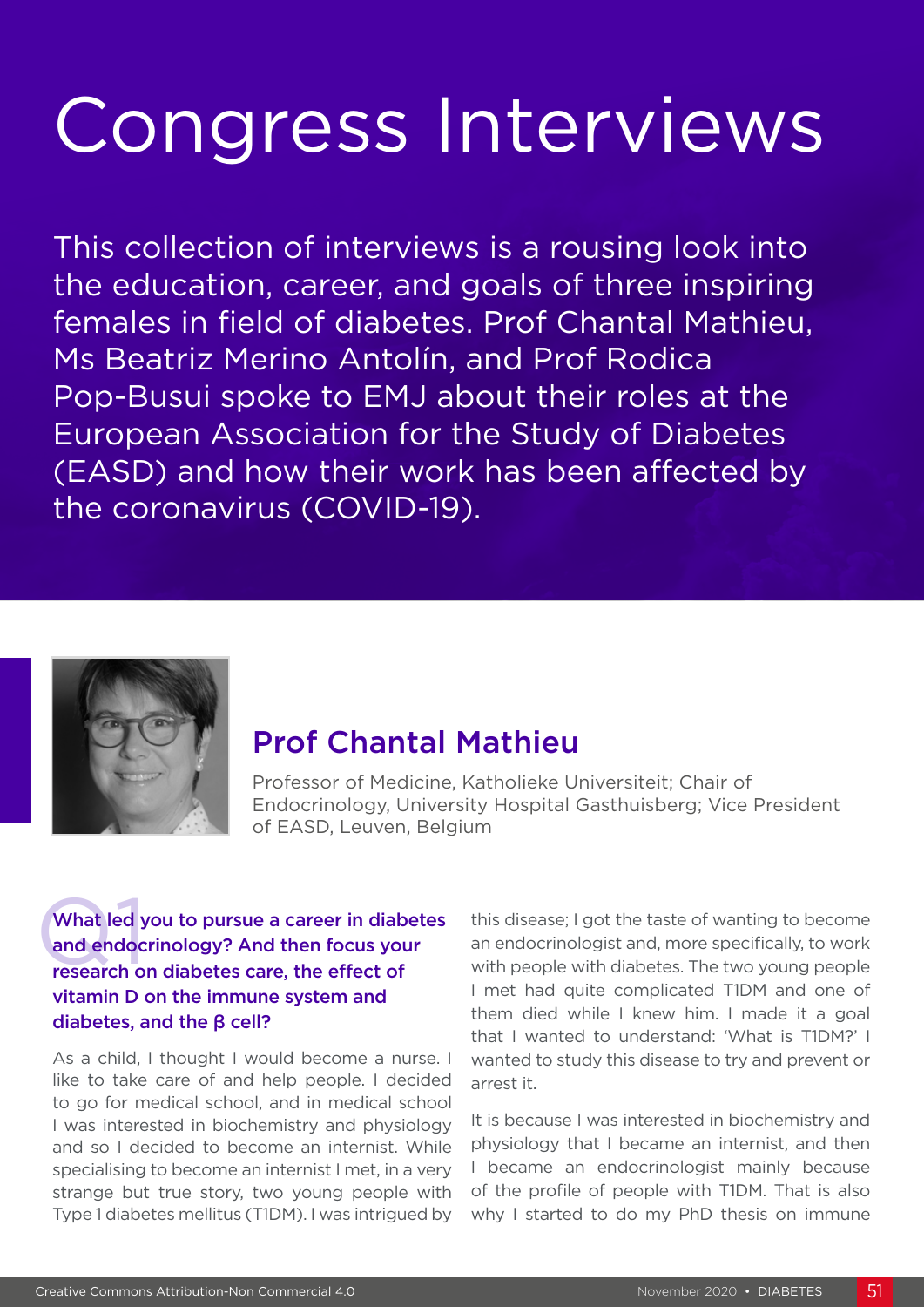interventions in animal models of T1DM. I have a laboratory that is now run with two very experienced laboratory managers; [they] work with me and we do a lot of research on immune interventions in T1DM.

I also have the advantage of being a clinician and a basic researcher. This means that I can do research *in vitro* and also translate this research for people living with T1DM or at risk of T1DM. It is really every researcher's dream to be able to bridge from the laboratory to the patient. And [my interest in] vitamin D is a very strange story because the professor of endocrinology who accepted me to train for endocrinology is one of the leaders in vitamin D, bone, and calcium. In the 1980s, we had one of the first discoveries in receptors for vitamin D on immune cells. We, and then others, showed that immune cells can activate vitamin D. I used vitamin D as an immune modulator in models of T1DM, and so we studied the effects of vitamin D as an immune modulator in T1DM. I got into vitamin D through calcium, but I was never interested in calcium or bones. I was interested in T1DM and the immune system.

#### In 2013, your<br>with the InBe<br>Clinical Rese In 2013, your scientific merit was recognised with the InBev-Baillet Latour Prize for Clinical Research. Could you tell me a bit about the work you carried out when you were given this prestigious award?

This award, which is indeed a prestigious award here in Belgium, was given to me especially because of this 'bridging'. We did clinical research on T1DM *in vitro* and then in mice, and then were able to bridge that to humans, to do intervention trials in people at risk of T1DM and with newly diagnosed T1DM, really analysing why specific therapies worked or worked a little bit and why others didn't work. It was this translational aspect of my research where, from mice to men, the whole story was being bridged. As I said, it is really the dream of every researcher to be able to realise that. I do hope to live to see prevention or arrest of T1DM one day.

You currently<br>international<br>diabetes and You currently have more than 350 international research publications in diabetes and endocrinology. What do you believe to be the current gaps in literature and which topics require greater attention? I think different gaps are there when it comes to overall T1DM and Type 2 diabetes mellitus (T2DM). I also do a lot of research in T2DM, mainly clinical, and, to me, the major gaps are how to translate what we find in randomised controlled trials. what we advocate in consensus statements and in guidelines, and how to translate that to value for patients in the real world. We now have very strong evidence; for instance in T2DM, where we know that specific classes or specific agents of glucose-lowering potential have effects on the heart or the kidney and still, when we look at the real world and how much these agents are being used in the people who would be good candidates for these agents, it's only a minority. So how to translate trial findings to the real world and how do we organise our healthcare systems in such a way that this is all affordable? I think this should be a subject of research and it is not very sexy, it's not 'New England', but it's extremely relevant for day-to-day practice.

In T1DM, I believe the major gaps are still in finding who is at risk. We are getting better, and getting better, and [identifying] more precise biomarkers that can, again in a very affordable way, find people who are at high risk of getting T1DM so that we can intervene earlier than we're doing now, namely when glucose is elevated. This, to me, is an important gap. Studies are screening the whole population, but you need to screen tens of thousands of people to find a few who are at risk. That's fine for research and for publications, but it's not workable. The way I do my research, I always have a thought in the back of my head: "How can this be applied to the real world?" I believe important gaps are there in TD2M but also in T1DM; finding good and robust biomarkers will allow us to find people in such a way that we can study interventions in a cheaper and more efficacious way.

### You are currently Vice President at the<br>EASD and have chaired many sessions at<br>the annual congresses. How important is it You are currently Vice President at the EASD and have chaired many sessions at to continue to hold these meetings every year, even when it must be virtual?

The face-to-face meetings are still extremely important and I look forward to, hopefully next year, being able to have a face-to-face meeting for contacts and for liaising with other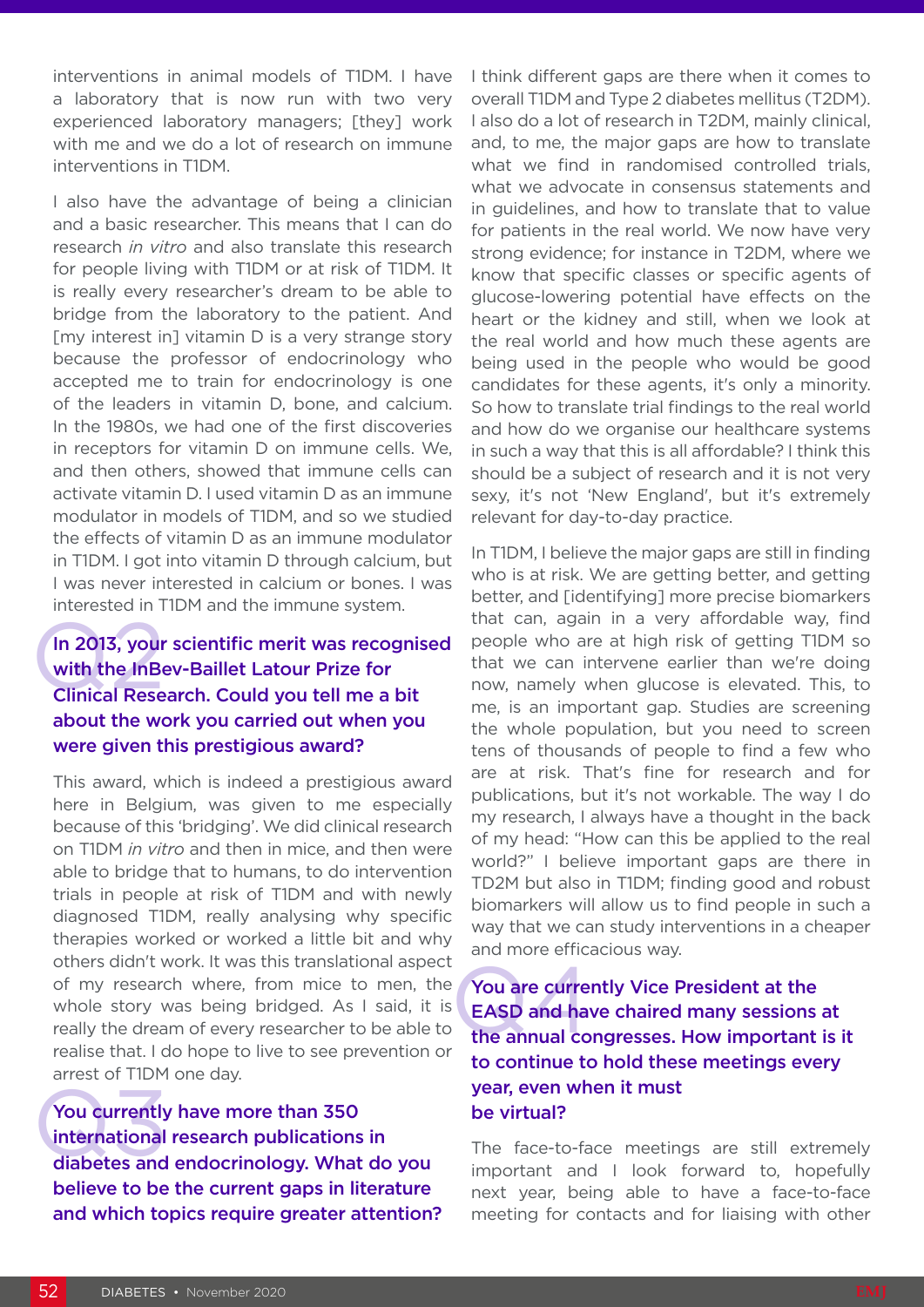researchers, other clinicians, and healthcare providers or organisers of our healthcare systems. This is extremely important; big conferences are where you meet to put together a consortium on an interesting research tool. The face-to-face meetings, to me, still have enormous value. This being said, I also believe that virtual sessions have an enormous value to bring scientific content because scientific content can be brought in as good a way in virtual setting as a face-toface setting, whether you give your lecture to 5,000 people in a room or to a camera. It's a bit different: you don't have the stress, but you don't have the vibe. The way we do it now will be the kindergarten version of how we will do it in a couple of years. We, as researchers and clinicians, don't exploit the full possibilities of these virtual platforms. I think we could make our lectures so much more appealing with tools and interactivity and little movies. This is only the beginning. I'm a big proponent of hybrid meetings, where I hope EASD will go, and that's the direction I will push it in. Namely, to have on the one hand, face-to-face meetings with perhaps 6,000–7,000 people for those who need to be in contact and networking, and then on the other hand, have the virtual platform in parallel where you bring the research and where you allow people to discuss in fora.

I invite everybody to go to our virtual annual meeting this year because the platform we have designed with the vendour really is amazing. There will be the sessions, a big EASD plaza where people will create their avatar and will be able to walk around and, for example, visit the booth of postgraduate education, talk to people, and look at our e-learning programme. It will be quite amazing.

Four years ago, [EASD] launched the virtual annual meeting. Since then, EASD has had a platform where we streamed our sessions; this is open for everybody for 30 days after the annual meeting and this is free. We have had 14,000 people attending the live annual meeting. During the week of the meeting, we had another 14,000 accessing the virtual meeting. In the weeks and months after the annual meeting, we had another 60,000 people visiting our virtual platform. The reach you can have with virtual sessions is just a logarithm higher than what you can have face-toface. We realised that we now reach the whole subcontinent of India, Africa, and South America. That's also why this year we wanted to keep our

registration at a very democratic level: €70 for members and €150 for nonmembers, because we thought that we would be able to reach people for whom spending a registration fee, airfare, and a hotel is completely unreachable. We believe that we are now at a crossroads where we can become global. This is very important to us. The second thing that is also very important to us is that we do not only want to reach endocrinologists or diabetologists, but also primary care physicians, who are the ones who treat most people with T2DM.

Cardiologists and nephrologists paying €500– 600 to pick a few sessions that are of interest to them is too high. Paying €150 is perhaps reachable for many cardiologists, nephrologists, or primary care physicians. I am a big believer of a hybrid formula once all of this is done; I do believe we will continue with the virtual version, absolutely, but we will also have the face-to-face.

#### In what ways<br>diabetes care<br>of yours? In what ways does EASD aim to organise diabetes care, a particular area of interest of yours?

I am the chair of an initiative of EASD called the European Diabetes Forum (EUDF). EASD is not the same as the American Diabetes Association (ADA). ADA is the professional organisation where patients, educators, and specialist nurses all have a voice. EASD is about the study of diabetes. Prof Juleen Zierath, when she was president of EASD several years ago, had an idea to make a forum where everybody could come together; the researchers, EASD, patients, primary care, the companies making drugs, the companies making tools, all stakeholders in diabetes, could come together, have a voice, and advise on policy in diabetes and diabetes care. And so, when you ask, 'how does EASD see diabetes care?' it is in the realm of the EUDF.

In the EUDF, we have three big pillars where we see diabetes care going. The first pillar is the fact that we need data. In Europe, we don't have Centers for Disease Control and Prevention (CDC) like in the USA, so we have no clue on prevalence, evolution, or complications of diabetes, for example. Several countries have these registries or data but getting this on a European level would help us to organise care. We want to put effort into co-ordinating this. Second is that, as the COVID-19 epidemic has shown us, digital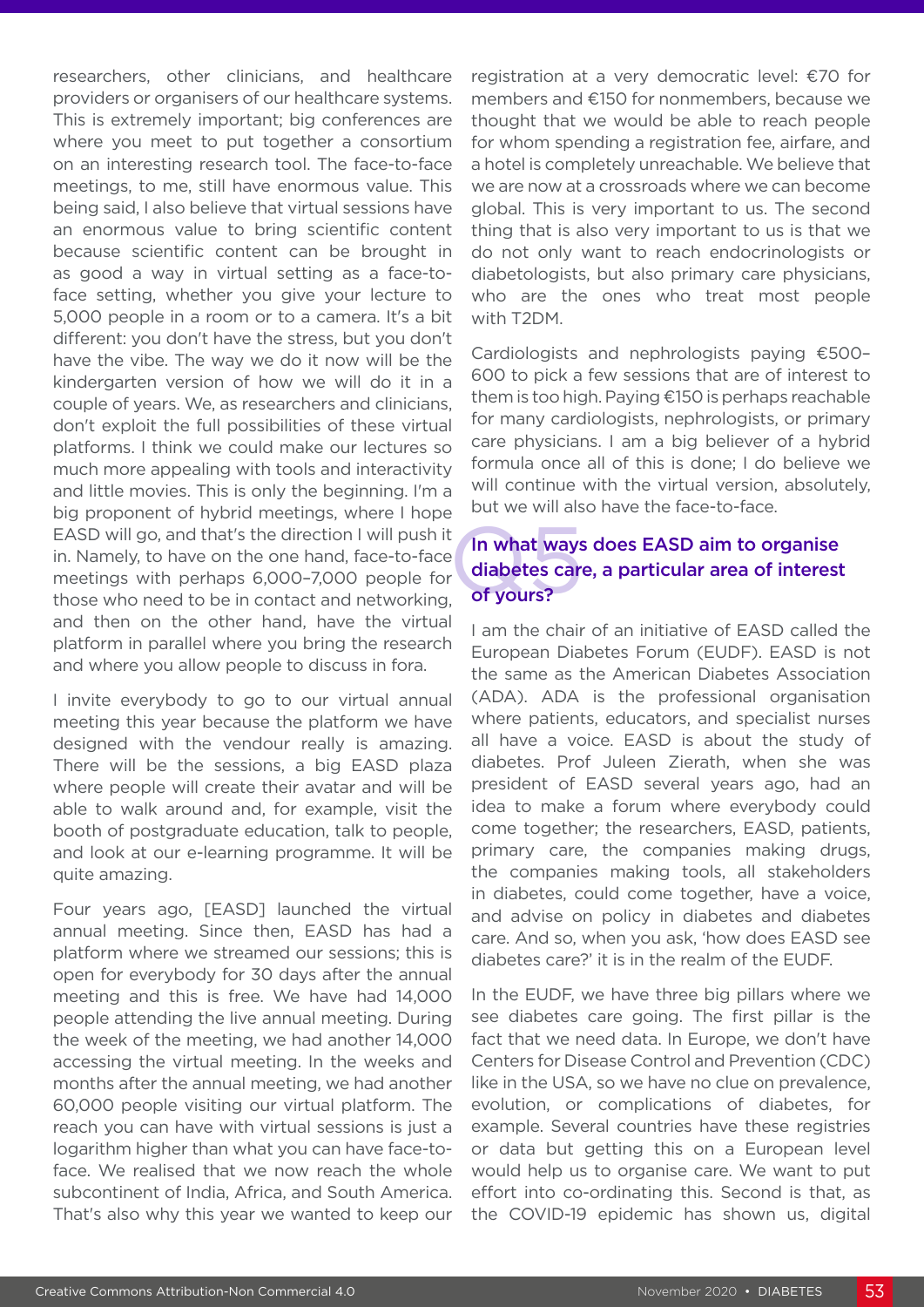

health and novel technologies are very helpful in diabetes care. In EUDF, we also want to put emphasis on digital health, how this can help digital healthcare, and how this can help people with diabetes. We saw it with COVID-19; we had to switch to teleconsultations from Day 0, and so now we have data on how digital health has benefits in reaching patients, but also has limitations. At EASD 2020, the EUDF will have a symposium on the 24<sup>th</sup> September where we will discuss digital health as the hope for diabetes care. Thirdly, what we also want to put emphasis on in the EUDF is access to care. In different areas of Europe, access to diabetes care and prevention of diabetes is very different from area to area; having access to prevention and to care of complications is also where we in EUDF want to put a lot of emphasis. [These are] three big pillars where EASD, as one of the founding members of EUDF, will put a lot of emphasis.

#### As well as Vice President of EASD, you are also the Chair of Postgraduate Education. Could you please explain what this position entails, and how it contributes to the success of the organisation? As well as Vio<br>also the Chai<br>Could you plo

This is a project very dear to my heart. When I took over 3 years ago, we were face-to-face. All the postgraduate education efforts were in small, workshop-style, face-to-face meetings of 2–3 days in different areas of Europe. Then I introduced e-learning. We have created a whole e-learning platform, *easd-elearning.org*, where we offer free education for all those healthcare workers who work with people with diabetes. We have courses with different modules on diabetes in Ramadan, use of novel technologies, pathogenesis of T1DM, and how to apply the consensus statement to

the real world. We have different courses, free and accessible from all over the world. This, for us, was very important to bring us from face-toface to virtual. It is like what we are doing now with COVID-19 for our virtual annual meeting. We touch people working with people with diabetes in all countries of the world now; for instance, during the first COVID-19 epidemic we made little webinars on hot topics and some of them were reached by or were seen by 25,000 people. I absolutely believe in this virtual platform to reach the world. Again, the subcontinent of India, Africa, South America, but also in the USA for instance, we have a lot of people accessing e-learning.

#### f<br>that have be<br>programme What are the most exciting changes that have been made to the scientific programme for the EASD 2020 meeting compared to the meeting held last year in 2019?

Of course, the fact that it is virtual is a big change, but we have made the platform such that people can still create networks. For when you register, we have introduced artificial intelligence. You can choose to have specific keywords so the programme will propose an even more personalised programme than last year. Artificial intelligence has been introduced to make it even more personal; so if you attend a SGLT2-inhibitor symposium, you will get push messages saying: "Are you interested in more in-depth learning? Go to the e-learning platform." You will be able to become a member of a network of [your] choice. If you say, I am a clinician in Southwest London and I want to create an EASD meeting group with all the clinicians in the area, you can do that. We will have interesting concepts; we have discussion fora where you can have an inner circle